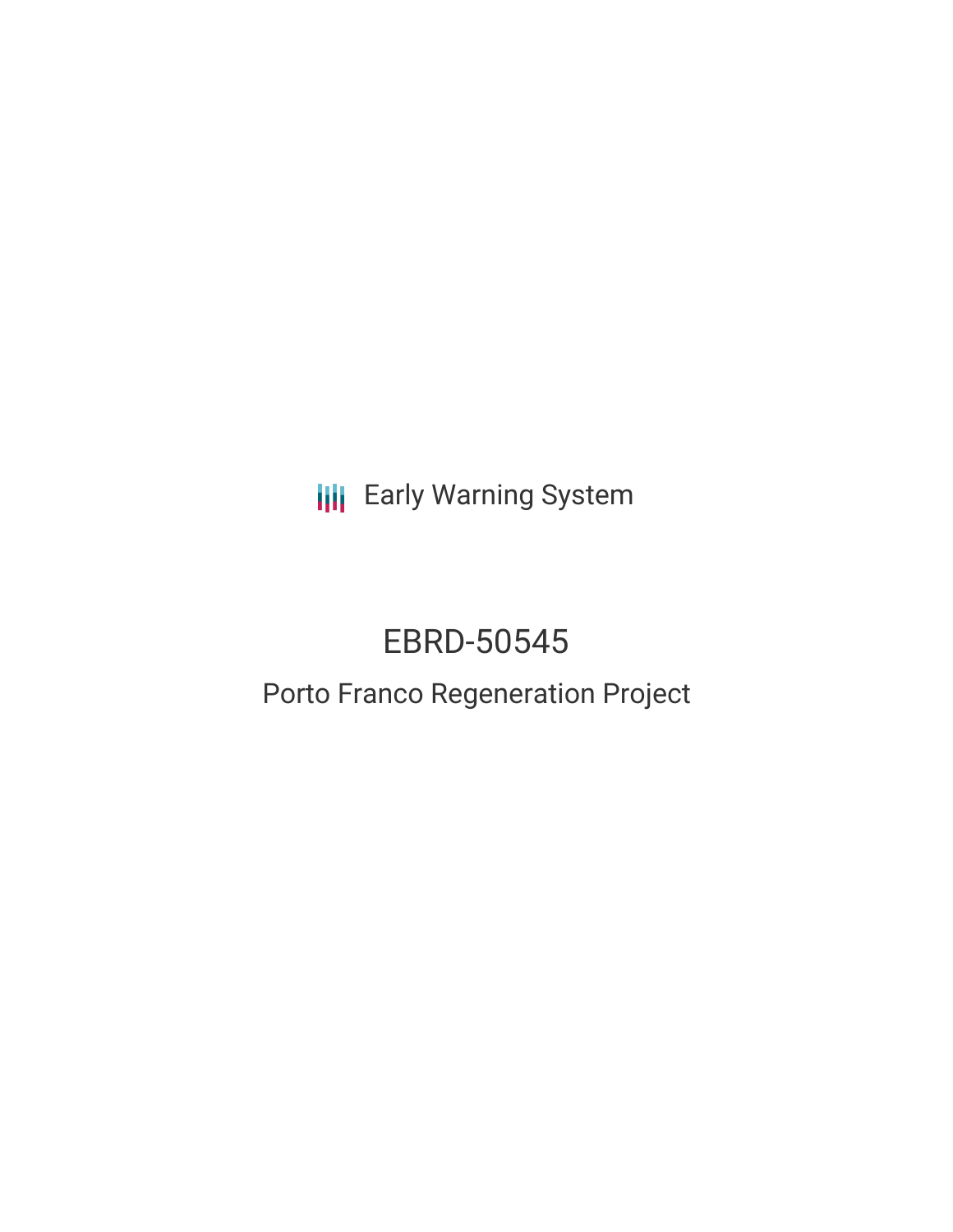#### **Quick Facts**

| <b>Countries</b>               | Estonia                                                 |
|--------------------------------|---------------------------------------------------------|
| <b>Specific Location</b>       | <b>Tallinn</b>                                          |
| <b>Financial Institutions</b>  | European Bank for Reconstruction and Development (EBRD) |
| <b>Status</b>                  | Proposed                                                |
| <b>Bank Risk Rating</b>        | B                                                       |
| <b>Voting Date</b>             | 2019-07-10                                              |
| <b>Borrower</b>                | Porto Franco OU                                         |
| <b>Sectors</b>                 | Construction, Industry and Trade, Infrastructure        |
| <b>Investment Type(s)</b>      | Loan                                                    |
| <b>Investment Amount (USD)</b> | $$66.59$ million                                        |
| <b>Project Cost (USD)</b>      | \$221.20 million                                        |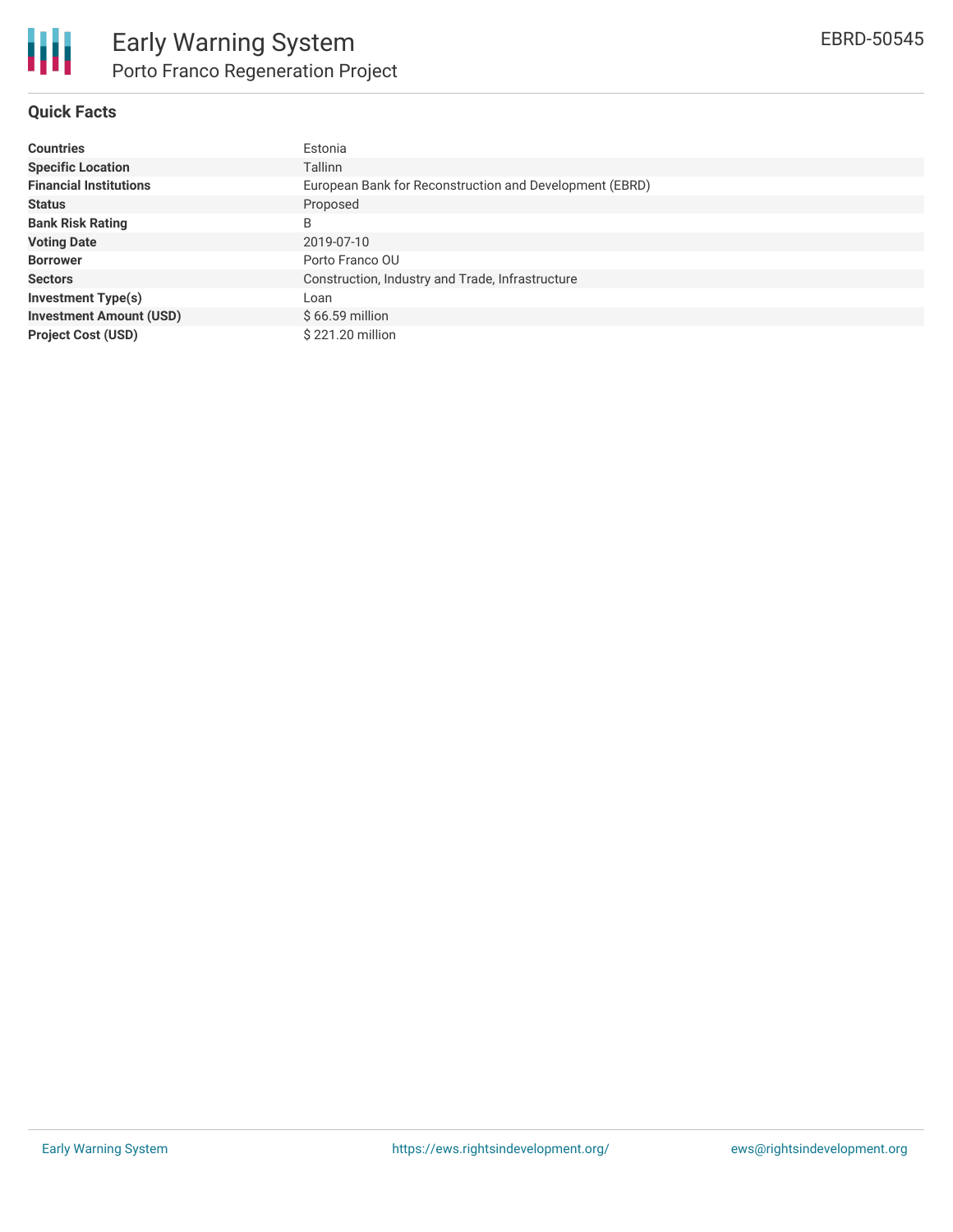

#### **Project Description**

According to the Bank's website, this project provides financing to Porto Franco, an urban regeneration project. This entails the development and operation of an integrated retail, office and hotel project over 150,000 sqm.

The Project will be developed on the site of a former military shipyard situated between the Historic Centre (Old Town) of Tallinn (a UNESCO World Heritage site) and the Old City Harbour (Port of Tallinn) in Estonia.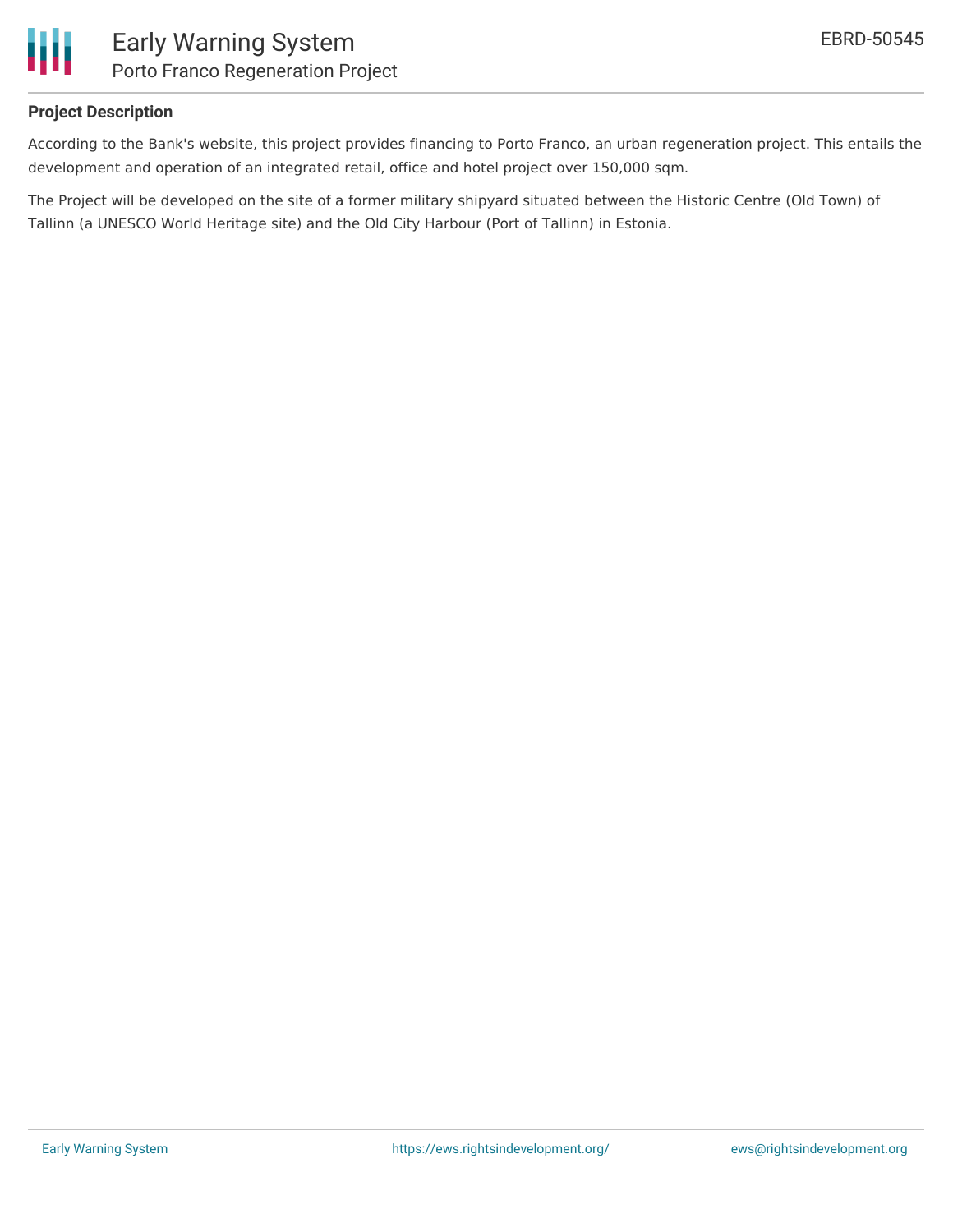

#### **Investment Description**

European Bank for Reconstruction and Development (EBRD)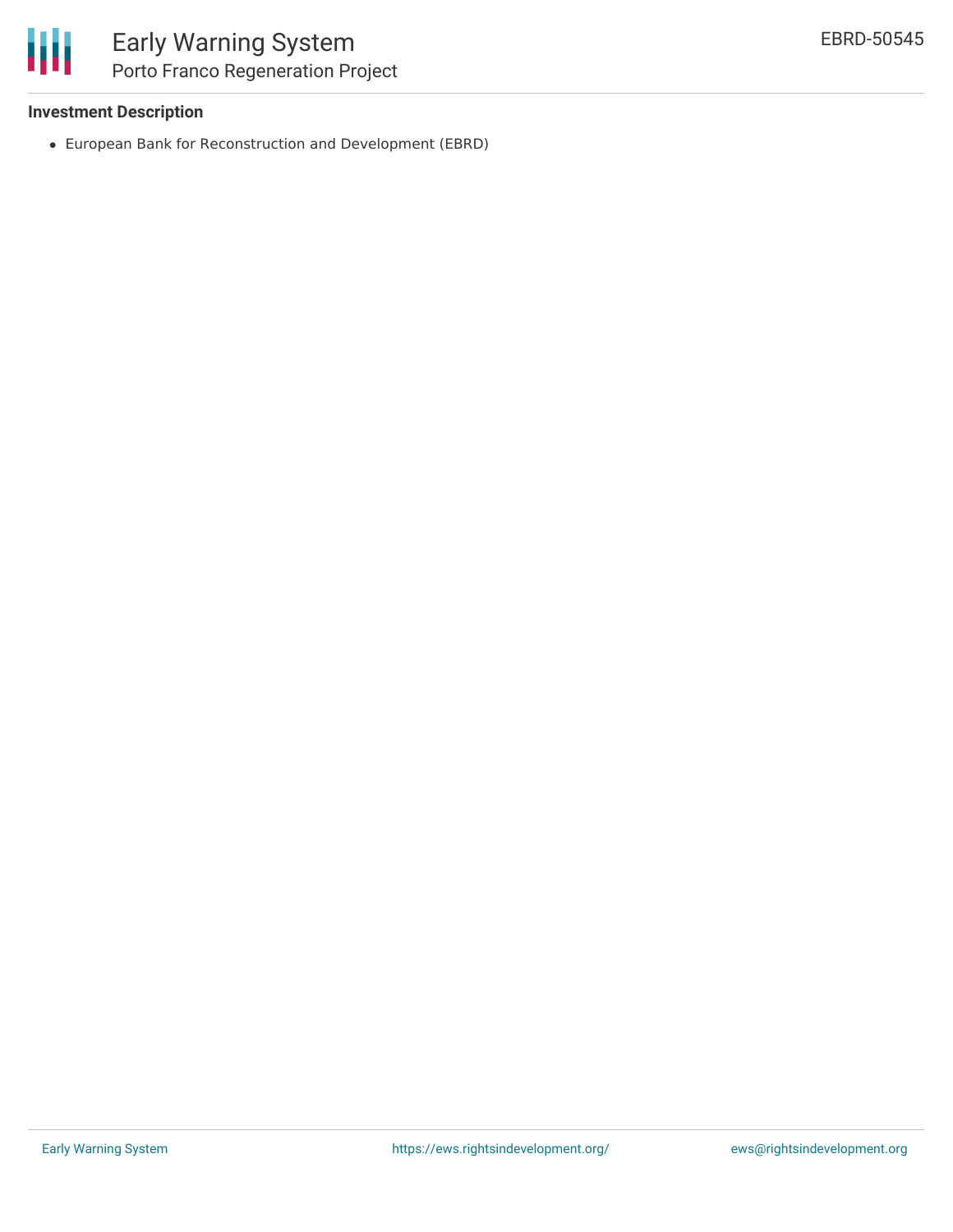

#### **Private Actors Description**

Porto Franco OU is a special purpose vehicle that was established for this project.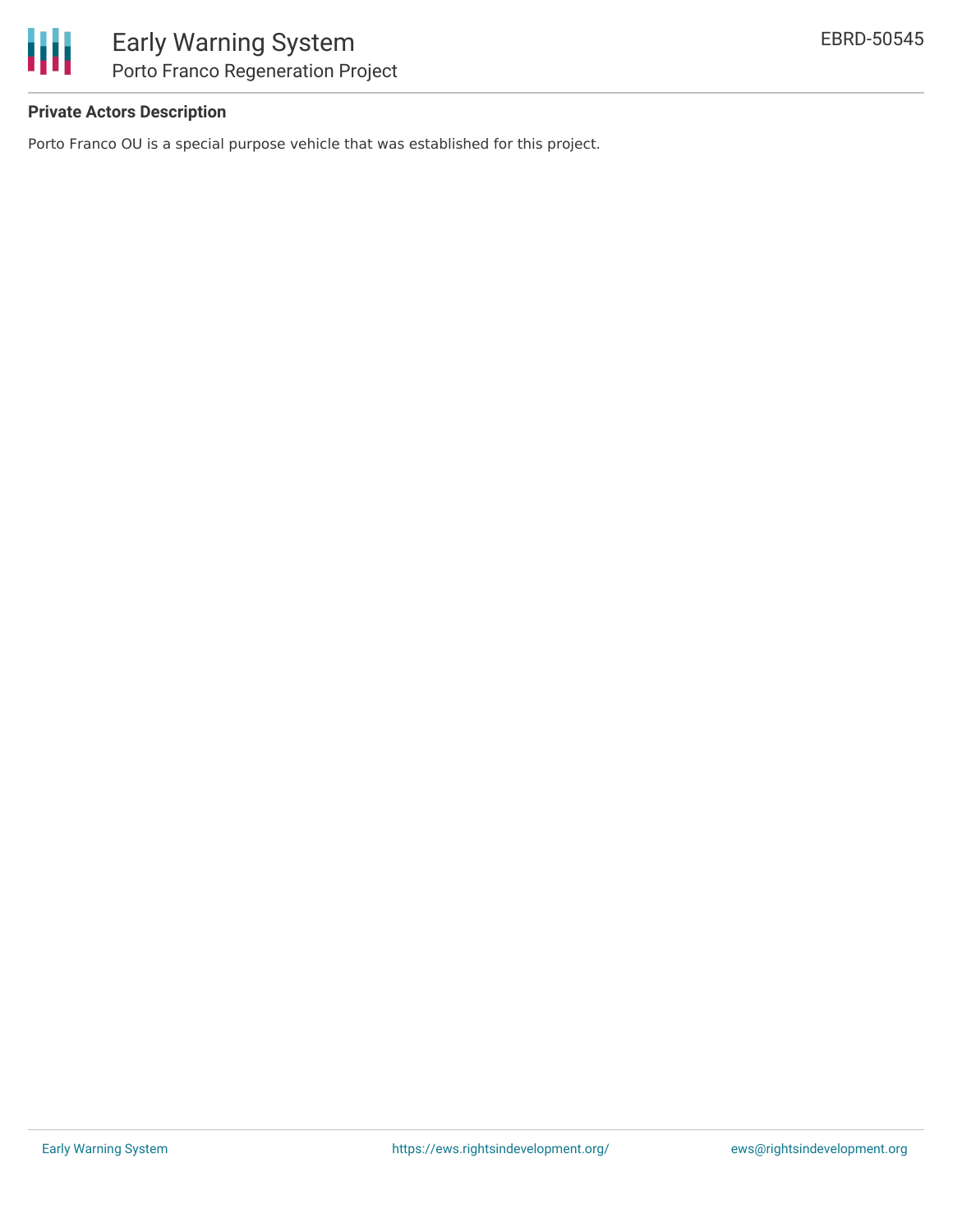

### Early Warning System Porto Franco Regeneration Project

| <b>Private Actor 1</b> | <b>Private Actor</b><br>' Role | <b>Private Actor</b><br>1 Sector | <b>Relation</b>          | <b>Private Actor 2</b> | <b>Private Actor</b><br>2 Role | <b>Private Actor</b><br>2 Sector |
|------------------------|--------------------------------|----------------------------------|--------------------------|------------------------|--------------------------------|----------------------------------|
|                        | $\sim$                         | $\sim$                           | $\overline{\phantom{a}}$ | Porto Franco OU        | Client                         | $\overline{\phantom{a}}$         |